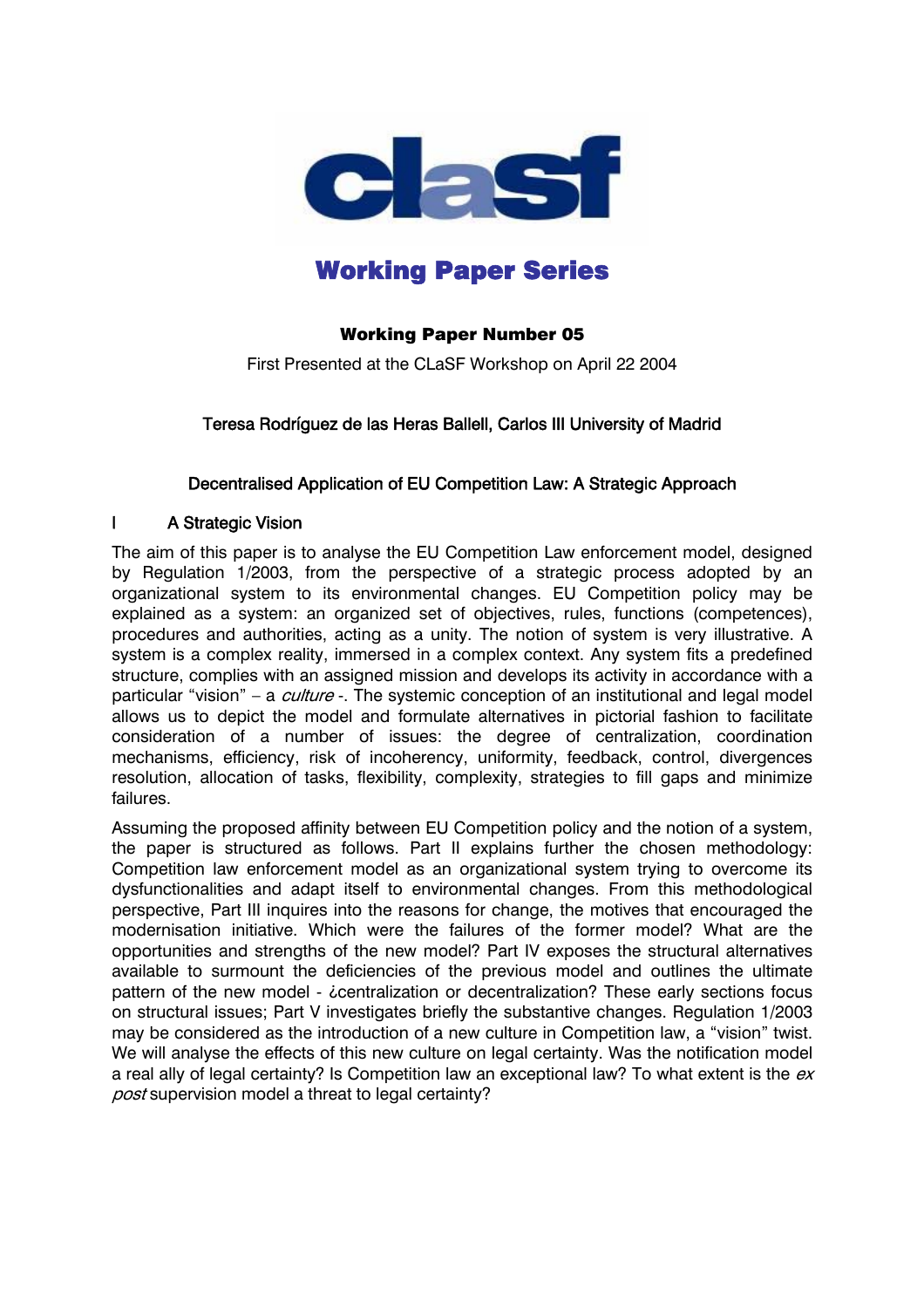## II Legal Framework and Economic Methodology

Regulation [1](#page-1-0)/2003<sup>1</sup> introduces a systemic change to EU Competition law of unknown magnitude. The new regime implies more than a mere procedural change, it reveals a new culture<sup>2</sup> in Competition law, implemented through a new model, based on a new structural conception (coupling substantive and institutional changes). There have been a number of factors which have intensified pressure for modernisation and improvement. Internal dysfunctionalities of the former model and external forces arising from its changing context, both called for a reassessment of the coordinates of the Competition regime, and for its modernization.

The principal idea (and reality) behind decentralization of competition policy and the switch from an ex ante model (notification system) to an ex post one (legal exception system) both demonstrate a clear effort to smooth the deficiencies of the EU Competition law system and to react to new trends: enlargement of the Community, globalization and a more sophisticated and integrated market; and, moreover, the maturity of EU Competition policy.

From a functional perspective, this modernisation initiative<sup>[3](#page-1-2)</sup> can reasonably be explained as

<span id="page-1-1"></span>Gaceta Jurídica de la CE y de la Competencia, núm. 223, enero-febrero 2003, p. 3. 2 ILLESCAS ORTIZ, Rafael, "El futuro de la aplicación del Derecho Europeo de la Competencia tras el Reglamento (CE) 1/2003", *Foro Mercantil*, 2003, pp. 78-93; MARTÍNEZ-LAGE, Santiago, "Cambio de cultura. Aprobada, al fin, la reforma de las normas de aplicación de los artículos 81 y 82 CE",

<span id="page-1-2"></span><sup>3</sup> On December 16, 2002, the Commission's "modernisation" proposal – Proposal for a Council Regulation on the implementation of the rules on competition laid down in Articles 81 and 82 of the Treaty, September 27, 2000, COM (2000), 582 final, OJ, 2000, C 365E/284) - was transformed by the Council into Regulation 1/2003. The modernisation initiative focuses on decentralising powers concerning the enforcement of Art 81 to the NCAs and the national courts. White Paper of European Commission, 28 April 1999, relating to the reform of the implementing rules of Articles 81 and 82 of the EC Treaty (Commission Program  $n^{\circ}$  99/027). The first steps towards a decentralised application of the Competition rules date back at least to 1997, if not to the Commission's Annual Competition Report of 1983. In 1997, the Commission issued a *Notice on Co-operation between* National Competition Authorities and the Commission in Handling Cases falling within the scope of Articles 85 and 86 of the EC Treaty, OJ 1997, C313/3, so-called 1997 Co-operation Notice. See also Sabam As. 127/73, Delimitis C-234/89, Automec T-24/90, Wilhem As. 16/68, Guerlain As. 253/78 and 1 to 3/79, and Commission Notice on Co-operation between National Courts and the Commission in Applying Articles 85 and 86 of the EC Treaty, OJ, 1993, C39. Nazareli, J., Cowan, D., "Modernising the Enforcement of EU Competition Rules – Can the Commission Claim to be Preaching to the Converted?", [1999] ECLR 442-445; Rodger, B.J., "The Commission White Paper on modernization of the rules implementing Articles 81 and 82 of the EC Treaty", (1999) 24 ELRev 653-663; Ehlermann, C.D., "The modernization of EC antitrust policy: a legal and cultural revolution", (2000) 37 CMLRev 537-590. European Competition Law: A New Role for the Member

<span id="page-1-0"></span><sup>1</sup> Council Regulation (EC) 1/2003 on the implementation of the rules on competition laid down in Articles 81 and 82 of the Treaty, OJ, 2003, L1/1. The Commission has adopted a "Modernization Package" following the *Communication pursuant to Article 33* of Regulation 1/2003, OJ, 2003, C243/3. The "Modernisation Package" is composed of the following texts: Commission Regulation (EC) No 773/2004 of 7 April 2004 relating to the conduct of proceedings by the Commission pursuant to Articles 81 and 82 of the EC Treaty, OJ, 2004, L123/18; Commission Notice on cooperation within the Network of Competition Authorities  $O, 2004, C101/43$ ; Commission Notice on the co-operation between the Commission and the courts of the EU Member States in the application of Articles 81 and 82 EC, OJ, 2004, C 101/54; Commission Notice on the handling of complaints by the Commission under Articles 81 and 82 of the EC Treaty, OJ, 2004, C 101/65; Commission Notice on informal guidance relating to novel questions concerning Articles 81 and 82 of the EC Treaty that arise in individual cases (guidance letters), OJ, 2004, C101/78; Commission Notice - Guidelines on the effect on trade concept contained in Articles 81 and 82 of the Treaty, OJ, 2004, C 101/81; Communication from the Commission - Notice - Guidelines on the application of Article 81(3) of the Treaty, OJ, 2004, C101/97.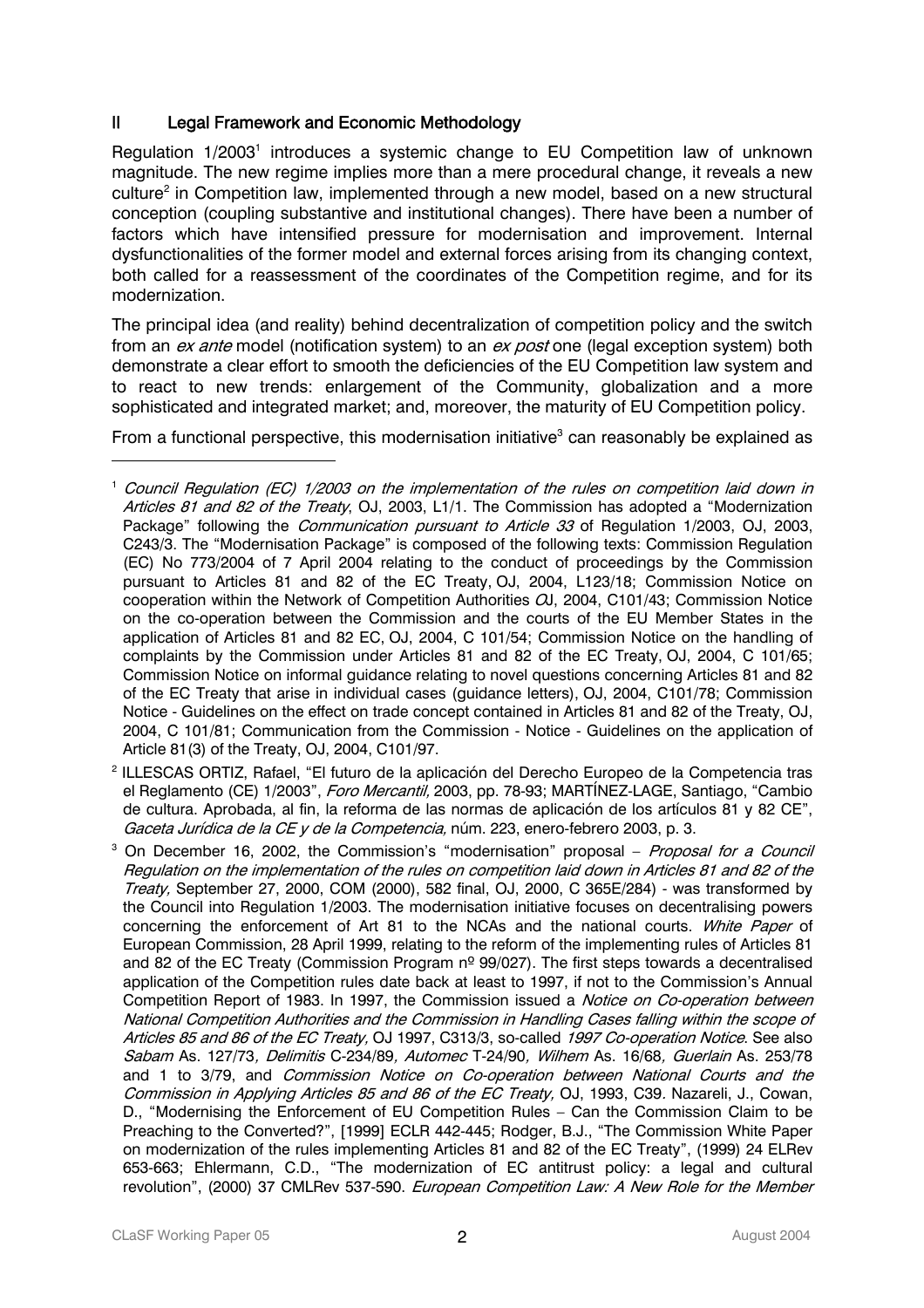a strategic adaptation process of a system - coordinated and organized elements, acting as a unity<sup>4</sup> - to its changing environment. An "open" system is permanently influenced by the environmental conditions and simultaneously its patterns determine its ability to adapt itself to the environment and its power to affect the environment. This functional similarity justifies the suitability of the proposed methodology in this paper. Nevertheless, two further points of clarification are required:

a) The method of explaining the reform of EU Competition Law as an organizational system which is influenced by its context and reacts to changing forces, is a useful model of reference, but has limitations. It does not mean that all issues regarding any institutional and legal system can (and must) be explained within this framework. The methodology to be adopted is not merely a simplification of all institutional and substantive issues to an organizational question. The plan is to construct a partial model to describe, explain, and assess some structural and substantive aspects of the new Competition regime, those intensely affected by Regulation 1/2003.

b) Given its inherent limitations, the proposed methodology is reasonably suitable to perform our purpose, since it offers a very realistic model. Organizational theory and practice<sup>5</sup> provide useful and illustrative structural models, their advantages, opportunities and strengths, their risks and weaknesses, their suitability to specific environmental factors, and their efficiency<sup>6</sup>. The reform of EU Competition Law attempts to satisfy several objectives: effective decentralization, procedural simplification, uniform enforcement, and strict fulfilment<sup>[7](#page-2-3)</sup>. Which is the most suitable structure<sup>8</sup>, provided Competition policy's mission<sup>[9](#page-2-5)</sup>, the limitations of current model and the pressing forces of a new reality?

States, Congress organized, November 20 and 21, 2000 by the European Association of Lawyers, Bruxelles: Bruylant, 2001.

- <span id="page-2-0"></span><sup>4</sup> According to general systems theory, the notion of a system is defined as a set of elements which, due to their close coordinating, ordering and interdependent relationships, acquire a unitary nature. The founder of the general theory was Ludwig von Bertalanffy, Teoría General de los Sistemas, Madrid: Fondo de Cultura Económica, 1976. Moreover, Lakatos, Imre, Pruebas y refutaciones. La lógica del descubrimiento matemático, Madrid: Alianza Editorial, 1978. From a sociological perspective, Morin, Edgar, La Méthode, Tome I, Paris: Éditions du Seuil, 1977. In Economic History, Voltes Bou, Pedro, *Teoría General de Sistemas*, Barcelona: Editorial Hispano Europea, 1978.
- <span id="page-2-1"></span><sup>5</sup> Since markets and *hierarchies* are perceived as organizative models, Alchian, A.A., Demsetz, H., "Production, Information Costs and Economic Organization", 62 American Economic Review, num. 5, December 1972, pp. 777-795; Fama, Eugene F., Jensen, M.C., "Separation of Ownership and Control", (1983) 26 Journal of Law and Economics 301-325; and "Agency Problems and Residual Claims", published in the same volume pp. 327-349; Jensen, M.C., Meckling, W.H., "Theory of the firm: Managerial Behavior, Agency Costs and Ownership Structure", Journal of Financial Economics, vol. 3, num. 4, October 1976, pp. 305-360; Stigler, G.J., Williamson, Oliver E., Markets and Hierarchies, New York: Free Press, 1975; Willianson, Oliver E., The Economics Institutions of Capitalism, New York: Free Press, 1987; Williamson, Oliver E.; Winter, Sidney G. (ed.), The Nature of the Firm. Origins, Evolution and Development, New York-Boston: Oxford University Press, 1993. Coase, Ronald, "The Nature of the Firm", *Economica*, 4, November 1937, pp. 386-405.
- <span id="page-2-2"></span><sup>6</sup> Mintzberg, H., *La estructura de las organizaciones,* Barcelona: Ariel, 1993.
- <span id="page-2-3"></span><sup>7</sup> "Reform of European Competition Law", Conference organized by the European Commission and the European Parliament, 9 and 10 November 2000 in Freiburg (http://europe.eu.int/comm/competition/conferences/2000/freiburg).
- <span id="page-2-4"></span><sup>8</sup> Williamson, Oliver E., "Comparative Economic Organization: The Analysis of Discrete Structural Alternatives", 36 Administrative Science Quarterly, June 1991, pp. 269-295
- <span id="page-2-5"></span><sup>9</sup> The notion of mission, derived from business management terminology, refers to the controversial question of antitrust goals and the historical battle between efficiency advocates (namely the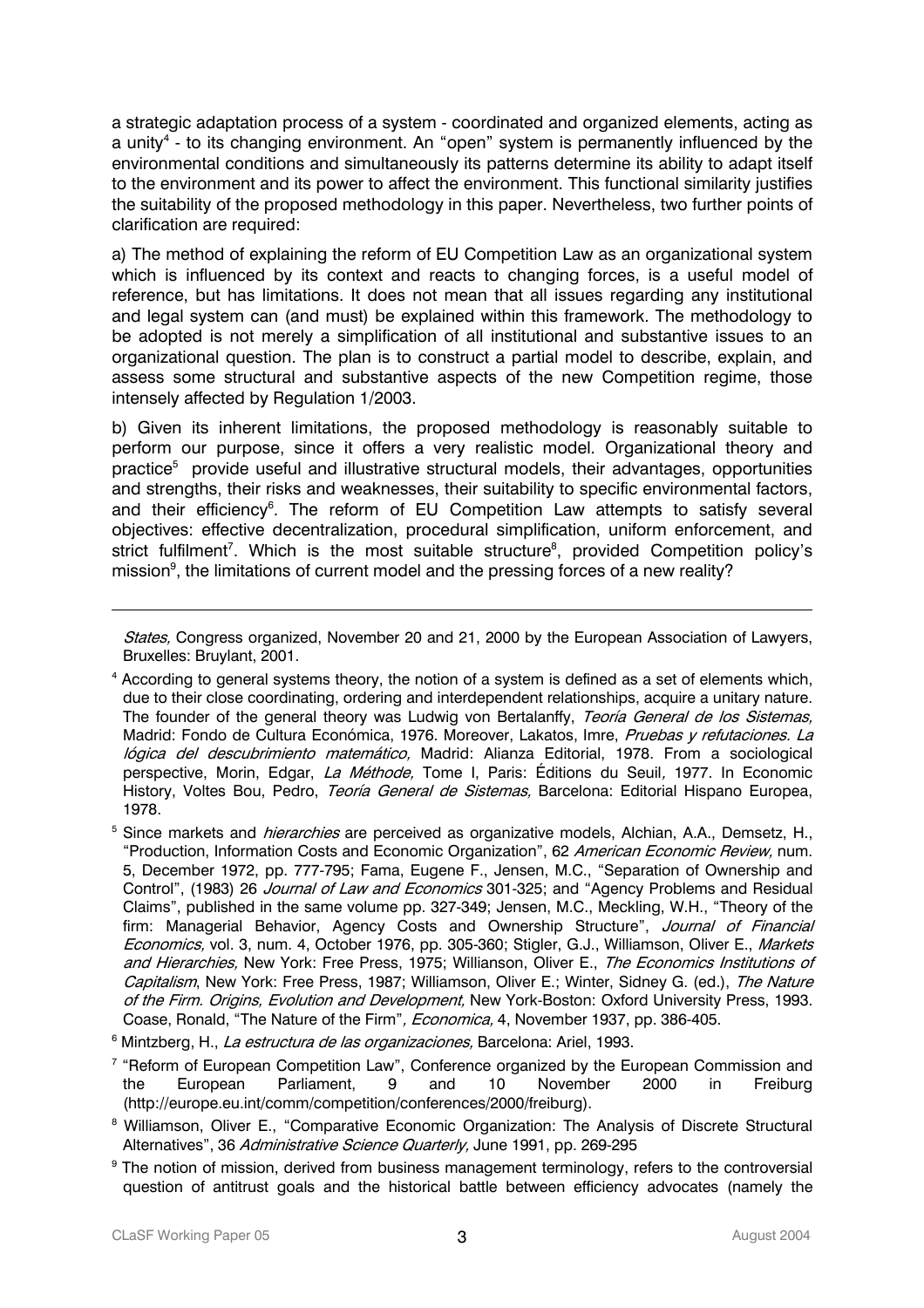#### III Failures in the Model: Reasons for Change

The model designed by Regulation 17/62<sup>10</sup> can be simply described as a centralized model based on a notification system<sup>11</sup>. The legal, institutional, economic and political context led to this option. The lack of an "*antitrust culture*" required a central authority engaged in creating a uniform body of rules, promoting integration in EU level and filling the institutional and regulation gaps in several Member States. More than four decades later the scene is considerably different. New characters, and new scenery, need a new script.

Two types of factors can be detected: internal and external ones. System failures<sup>12</sup> and new challenges combine as rationales for reform.

a). Failures in the model. The combination of a centralized structure and a notification model has limited the possibility of providing a balance between efficient supervision and simplified control.



Chicago School) - Bork, The Antitrust Paradox, A Policy at War with Itself, 2<sup>ª</sup> ed., Nueva York, 1993; "Legislative Intent and the Policy of Sherman Act", 9 Journal of Law and Economics, 1966, pp. 7 y ss; Bork, Robert H.; Bowman, Ward S. Jr., "The Goals of Antitrust: A Dialogue on Policy", 65 Columbia Law Review, March 1965, issue 3, pp. 363-376; Areeda, "Introduction to Antitrust Economics", 52 Antitrust Law Journal, 1983, pp. 535 y ss; Elzinga, "The goals of Antitrust: Other than competition and Efficiency, what else counts?", 125 University of Pennsylvania Law Review, April 1977, issue 4, p. 191 and so on; Posner, Richard A., "The Chicago School of Antitrust Analysis", 127 *University of Pennsylvania Law Review*, April 1979, issue 4, pp. 925-948 - and populists (New Coalition) - Eleanor M. Fox, "The Modernization of Antitrust: A New Equlibrium", 66 Cornell Law Review, 1980-1981, p. 1143, and "The Battle for the Soul of Antitrust", 75 California Law Review, 1987, pp. 917 y 918 - in United States, EU Competition policy has adopted its own perspective, introducing the market integration as an specific goal of antitrust. Hawk, Barry E., "The American (Anti-trust) Revolution: Lessons for the EEC?", 9 European Competition Law Review, issue 1, 1988, p. 53; Dara, Gabriele, "Antitrust Law in the European Community an the United States: A comparative analysis", 47 Lousiana Law Review, number 4, March 1987, pp. 761-790; Fox, Eleanor M., "Monopolization and Dominance in the United States and the European Community: Efficiency, Opportunity and Fairness", 61 Notre Dame Law Review, 1986, pp. 981-1020; Hawk, Barry E., Book Review (Policy and Methods in German and American Antitrust Law: A Comparative Study by James Maxeiner, New York: Praeger Publishers, 1986), 82 American Journal of International Law, number 1, January 1988, pp. 208-214; Overton, Todd R., "Substantive Distinctions between United states Antitrust Law and the Competition Policy of the European Community: A Comparative Analysis of Divergent Policies", 13 Houston Journal of International Law, number 2, Spring 1991, pp. 315-342.

<span id="page-3-0"></span><sup>10</sup> Council Regulation (EEC) 17/62 First Regulation implementing Articles 85 and 86 of the Treaty, (OJ 13, 21.2.1962, p. 204/62).

<span id="page-3-1"></span><sup>11</sup> The key elements of the reform focus on enforcement of anti-competitive agreements (decisions and concerted practices) as defined in Art. 81. The impact on Art. 82 is less extensive than on Art. 81, since the Commission has never had exclusive competence over the application of Art. 82, contrary to its monopoly on applying Art. 81 (3) of the Treaty.

<span id="page-3-2"></span><sup>12</sup> Miles, Raymond E.; Snow, Charles C., "Causes of Failure in Network Organizations", *California* Management Review, vol. 34, num. 3, Summer 1992, pp. 53-72.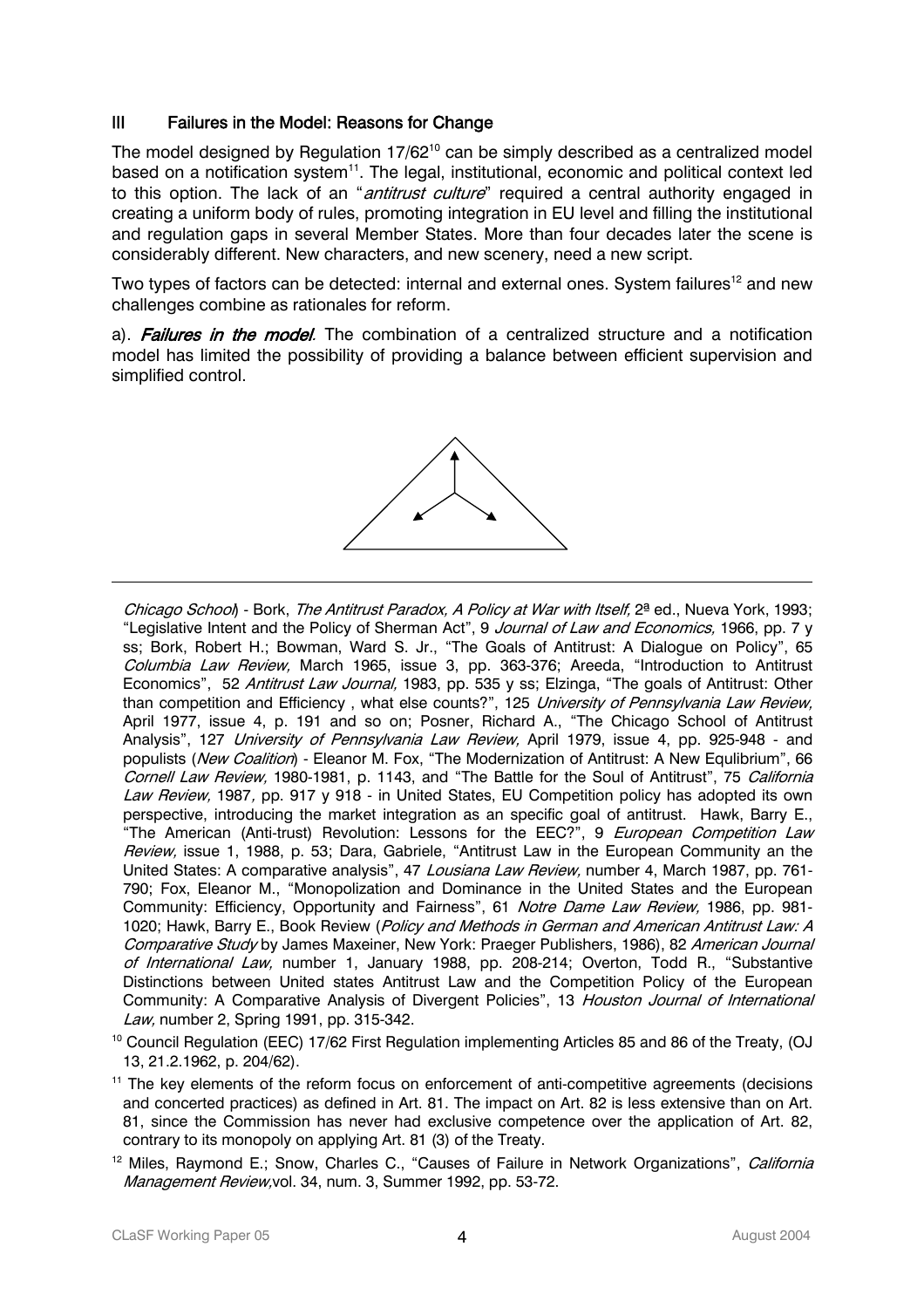a.1. The increase in EU Competition Law caseload has caused a collapse in Commission procedures, incapable of formally dealing with hundreds of notifications. The procedure has become slow, bureaucratic, and extremely inefficient, resulting in a harmful waste of resources. Other important refinements have sought to ease the enforcement system: the de minimis doctrine<sup>13</sup>, adoption of block exemptions and the refusal to investigate a case lacking Community interest<sup>14</sup>.

a.2. Despite these refinements, some efforts to alleviate the "paper" overload has led to a reduction in transparency through the issue of administrative letters, the anomalous *comfort* letter, which are neither published nor binding.

a.3. The fragmented implementation of Art. 81 by national competition authorities (NCA) and the Commission has avoided an integral understanding of Article and a consistent approach to "*ententes*"<sup>15</sup>. The potential multiplicity of authorities involved has provoked a pathological use of the notification system partly in order to block national procedures and restrict economies of scale<sup>16</sup>.

a.4. Unnecessary compliance costs for industry due to the notification model. The cost of compliance is too high, since nearly all agreements must be notified, involving time and expenses.

a.5. The notification burden has overloaded the Commission, which has been absorbed in handling less serious cases instead of concentrating all its resources and attention on detecting and punishing serious issues. Consequently, the deterrent effect is weak and antitrust goals are not fully achieved.

b). **New challenges**. The EU Competition Law enforcement model is set in a changing context. The economic, social and political coordinates of the European and international scene have altered, including the following factors:



b.1. The progressive enlargement of the Community, now up to 25 members with the incorporation of new countries, new markets, new cultures and new economic conceptions.

<span id="page-4-0"></span><sup>&</sup>lt;sup>13</sup> Comisión Notice on Agreements of Minor Importance, ([1986] OJ C 231, p. 2/86). Revised as [1997] OJ L 172/13.

<span id="page-4-1"></span><sup>&</sup>lt;sup>14</sup> Automec II, [1995] 5 CMLR 431.

<span id="page-4-2"></span>Economica, 1976; Korah, Valentine, *An Introductory Guide to EC Competition Law and Practice,* <sup>15</sup> Braun, Antoine, Gleiss, Alfred, Hirsch, Martin, *Droit des ententes de la Communuté Économique* Européenne, Bruxelles : Maison F. Larcier, 1977; Deringer, Arved, The Competition Law of the European Economic Community, Chicago-Illinois: Commerce Clearing House, 1968, par. 105-114; Galán Corona, Eduardo, Acuerdos restrictivos de la competencia, Madrid: Montecorvo, 1977; Guyénot, Jean; D'evegnée, Charles P., European Antitrust Law of the Common Market, Paris : 5th ed., London: Sweet & Maxwell, 1994.

<span id="page-4-3"></span><sup>&</sup>lt;sup>16</sup> Gream, Matthew, "An overview of EC Regulation 1/2003 as the new implementing regulation for the rules on competition laid down in Articles 81 and 82 of the EC Treaty", http://matthewgream.net/content/overview\_ec-reg-1.2003\_paper.doc.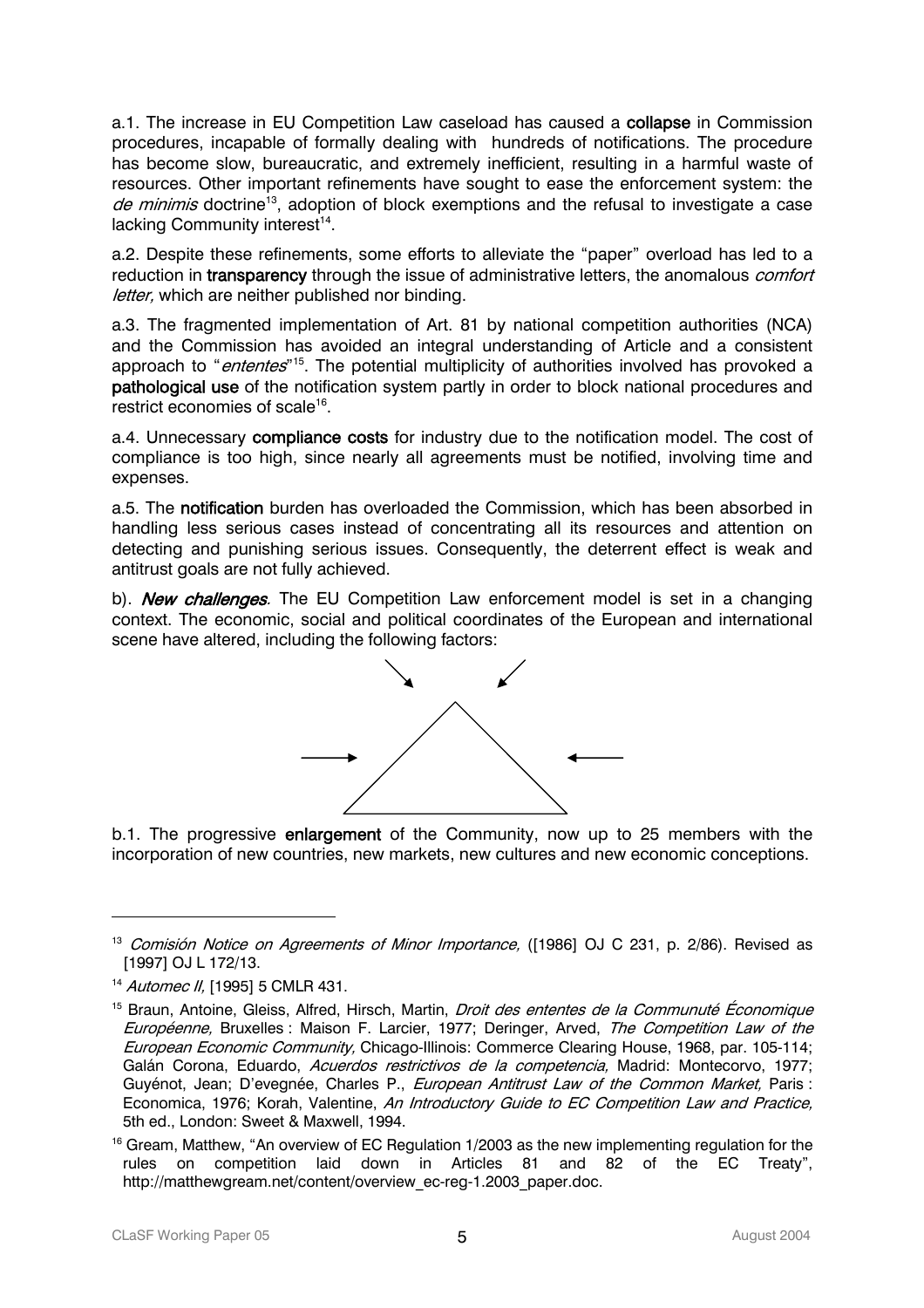b.2. The globalization of markets signifies the presence of new operators, amplifies competitive effects, and intensifies the problems in investigating infringements. The European model must compete within the "competition of systems["17.](#page-5-0) This competitive pressure should lead to more efficient rules, procedures, and structures[18.](#page-5-1)

b.3. EU Competition policy has matured. A solid jurisprudential, interpretative and experience body has been consolidated, NCAs are significantly active, and a real "antitrust culture" is prevailing.

The modernisation reforms seek to smooth the failures and to internalize the new challenges. A structural twist is proposed and implemented by Regulation 1/2003. Is the new "organizational system" best suited to the new context? Has it overcome its dysfunctionalities? What are the future risks, the new weaknesses?

#### III Two Models and Multiple Solutions

The options for the reform can easily be modelled according to two extreme alternatives: a centralized structure and a decentralized one. Considering that the former model responded to a centralised authorisation system, the logical way to surmount the purported deficiencies would be to decentralise the implementation of EU Competition law. However, the criterion of centralization degree in practice, as a descriptive element of an organizational structure potentially generates multiple solutions. Thus, the panorama of relevant options is not bi-dimensional but multi-dimensional. The alternative solutions can be described in accordance with the relative balance between two parameters: coordination and decentralization.

The system resulting from Regulation 1/2003 is not properly defined simply as a decentralised model. The decentralised aspect is only one of the relevant features in understanding the new regime. Control mechanisms, resolution of divergences and strategies to ensure consistency constitute the really sensitive issues. What are the "functional substitutes" of centralization? Control, coordination, harmonization in rules or in procedures, "last word" or approval mechanism, or all of them?

#### a) Decentralisation: opportunities and strengths.

The decentralising and 'downsizing' process can mean a (total or partial) inversion of the organizational pyramid, or merely a shared role situation. Some obvious advantages are usually associated with this type of scheme:

a.1. Proximity. The close position of the enforcing authority with regard to the examined reality may ensure a more efficient activity: local knowledge, more suitable solutions, potential specialization, less resources involved in each case, ability to discriminate serious infringements, acceleration of processes, minor risk of bureaucratization, are all relevant practical factors. In legal terms, the proximity criterion could help to ensure an effective attainment of the principle of subsidiarity.

a.2. Enrichment of interpretative body. The increase in authorities involved will multiply the opinions, interpretations, and applications of EU Competition rules. Assuming the existence of a fairly consolidated "antitrust culture" in the EU and adopting a minimal view of the potential effects of inconsistency, the intervention of a larger number of authorities should

<span id="page-5-0"></span><sup>&</sup>lt;sup>17</sup> Monti, Mario, "Competition in a social market economy", Conference on the "Reform of European Competition Law", 9 and 10 November 2000, in Freiburg.

<span id="page-5-1"></span><sup>&</sup>lt;sup>18</sup> Choi, Stephen J.; Guzman, Andrew T., "National Laws, Internacional Money: Regulation in Global Capital Market", 65 Fordham Law Review, 1997, pp. 1855 and so on; Fischel, Daniel, "Organized Exchanges and the Regulation of Dual Class Common Stock", 54 U.Chi.L.Rev., 1987, pp. 119-152, Mahoney, Paul G., "The Exchange as regulator", 83 Virginia Law Review, 1997, pp. 1453-1500.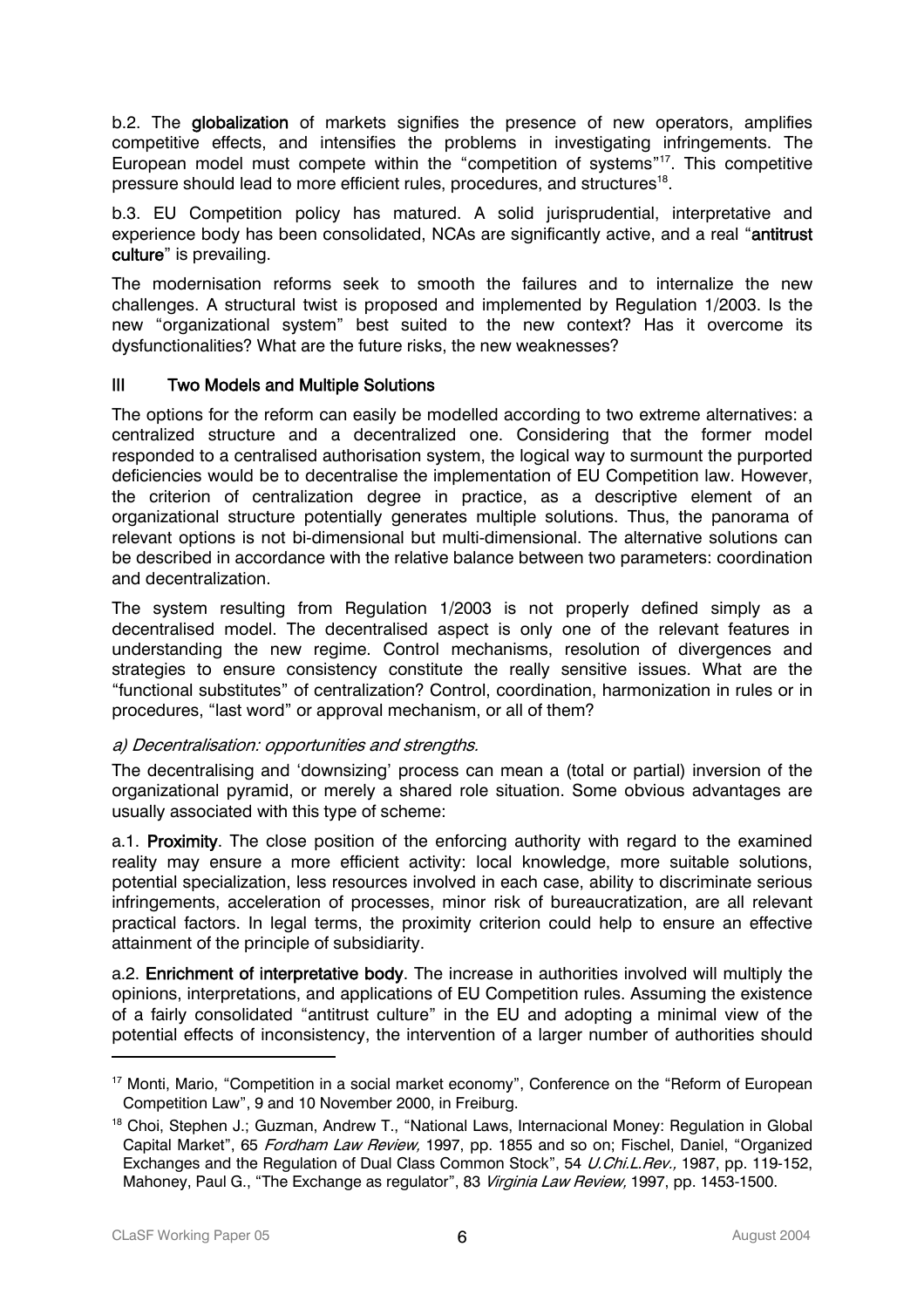enrich the understanding and application of Community competition rules, by increasing the opportunity of testing different approaches. The multiplication of actors should provide a beneficial stimulus to the development of EU Competition law on a multilateral basis.

a.3. Enforcement at different levels. The assessment of different categories of competition law infringement is more efficient when competences are allocated at different levels. Thereby, the Commission is able to refocus its supervision on serious (hard core) infringements, while national authorities can use their resources in relation to minor ones. Such a two-tier scheme should improve the attainment of EU Competition policy objectives: to ensure that competition in the common market is not distorted.<sup>19</sup>

a.4. Efficiency. The notification model and centralised system lacked flexibility and did not facilitate efficient supervision or simplified administration.

a.5. Direct and uniform applicability of Art. 81 of EC Treaty. Many of the deficiencies of the former model will not simply be overcome by introduction of a decentralised scheme. The switch from a notification model to a legal exception one allows the new system to become a source of real efficiencies. Industry compliance costs will be drastically diminished and Art. 81 can be applied under a "*rule of reason*" approach, since a balance of anticompetitive and pro-competitive effects is allowed.

#### b) Decentralisation: risks and weaknesses.

b.1. **Disintegration**. Any decentralised organization is permanently threatened by disintegration, incoherency, divergence and breach of uniformity. Thus, this kind of structure needs effective mechanisms to provide consistency, coherence and convergence; to ensure unity within diversity. As a matter of law, some concerns are frequently associated with the disintegration effect: forum shopping, legal uncertainty and the "nationalization" of Competition law.

In organizational theory and practice, this risk is managed by three categories of measure:

b.1.1. *Ex ante* mechanisms consisting of harmonised rules and procedures, and detailed guidelines, which avoid major divergence in application and interpretation by decentralised authorities.



NORMALIZATION OF RULES

b.1.2. *Ex post* mechanisms consisting in ulterior control or revision power by the central authority.

<span id="page-6-0"></span><sup>&</sup>lt;sup>19</sup> Shavell, Steven, "Specific versus General Enforcement of Law", 99 Journal of Political Economy, nº 5, October 1991, pp. 1088-1108.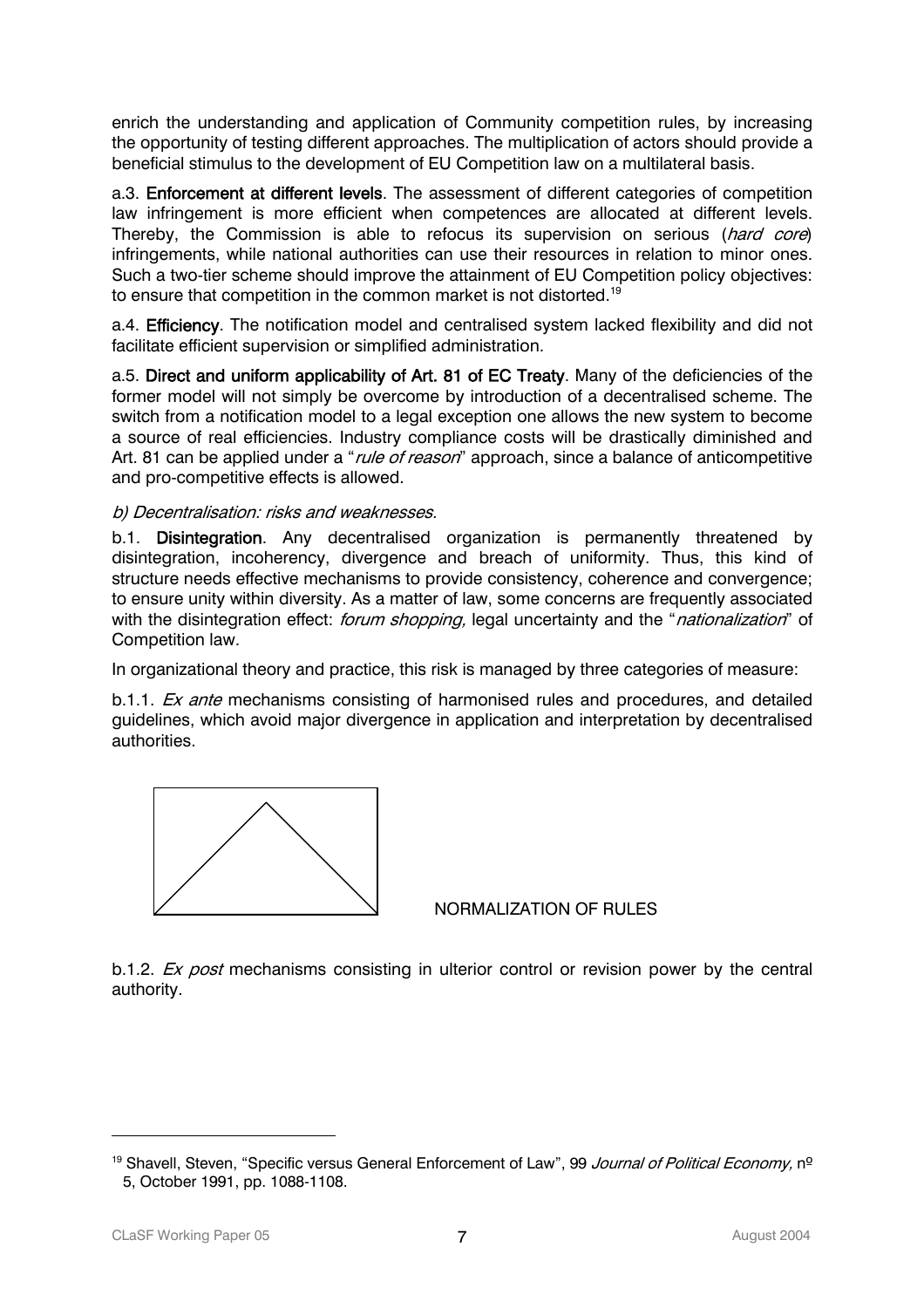

b.1.3. Facilitating uniformity by adding multiple elements on a cooperative basis.



### **COORDINATION**

b.2. Duplication or Overlapping. Whereas centralised systems suffer from being too big, bureaucratic and unwieldy, decentralised systems are vulnerable to duplication. The strategic decision to decentralize involves the possibility of several types of dysfunctionality: no economies of scale, the risk of overlapping, destructive rivalry among decentralised centres and an inefficient duplication of institutions, procedures, rules and resources.

The costly effects of duplication intend to be minimized by the following measures:

b.2.1. Rules providing for clear allocation of tasks.

b.2.2. Rules providing for joint/collective action to deal with cases which affect several levels: on a purely shared basis or by designating a team leader.

b.2.3. Strict supervision by the central authority to avoid conflict and take over multi-state (with multiple authorities involved) cases.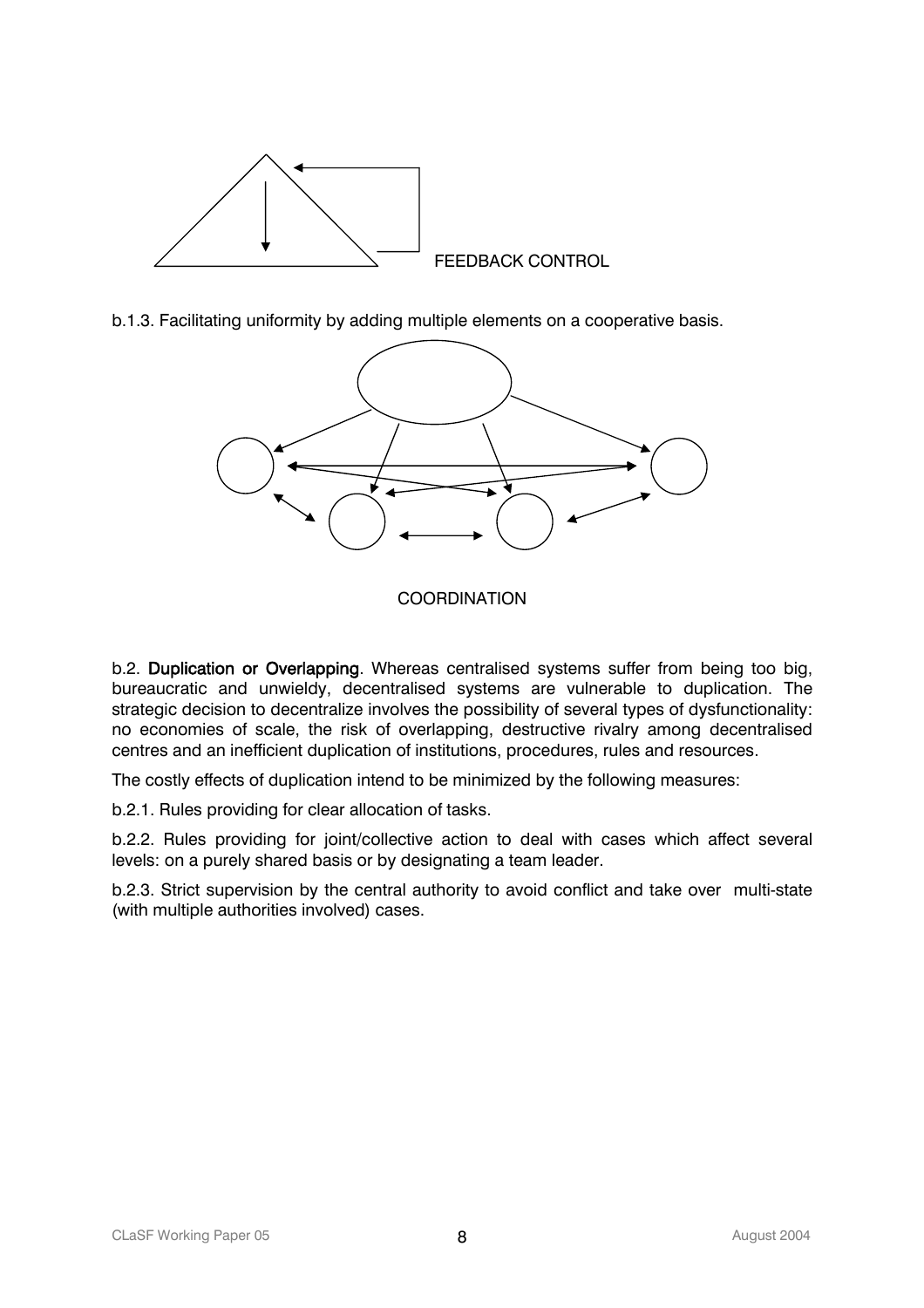

ALLOCATION PARALLEL ACTION DIRECT SUPERVISION

c) Mechanisms implemented by Regulation 1/2003 to ensure coherence and avoid duplication.

c.1. Vertical coherency. A disintegrated system is severely threatened by the breach of vertical (hierarchical) unity. To avoid vertical incoherency, between the Commission and the NCA, the central element of the system should be empowered to centralise decisionmaking, control consistency by information, consultation or feedback mechanisms, recover competence and solve overlapping between low-tier decisions and high-tier ones. This objective can be achieved by a form of selective recentralization.

- Reinforcement of the central (Commission's) regulatory and decision making power: structural remedies (Art. 7), binding commitments (Art. 9), finding of inapplicability (Art. 10), powers of investigation (Chapter V), severe sanctions (Chapter VI), withdrawal in individual cases (Art. 29) and implementing provisions (Art. 33). These measures respond to a process of partial decentralization or decentralization at intervals, aiming to establish, as with any organization, centralised action in serious situations (strategic) and decentralised action in other cases.
- Vis attractiva in favour of the Commission by the initiation of proceedings leading to the adoption of a decision under Chapter III, which relieves the NCAs of their competences (Art. 11.6) prior consultation – political deference - (in accordance to the limitations laid down in Art. 35). This provision effectively operates as recentralization measure to maintain the central position of Commission in enforcing EU Competition Law.
- Management of compatibility relationships between national competition law and Articles 81 and 82 of EC Treaty on a priority basis in favour of European rules (regarding Art. 81 EC Treaty) when there is a convergence of goals (Art 3 Regulation 1/2003). This mechanism is directly aimed at reducing any potential divergence in decision-making by NCAs in comparison with Commission decisions, by asserting the supremacy of EU Competition law – abandoning the so-called "double barrier" theory. Compatibility via provision of Commission opinions may reinforce uniformity around a centralised interpretation and application of Competition rules. As a matter of equilibrium, decentralised organizations have to avoid the danger of gravity displacement, in this instance by maintaining a centre of gravity in the tasks regarding interpretation and application of EU Competition Law.
- Vertical mechanisms between the Commission and the NCAs include the following: the downward documentation delivery mechanism (Art. 11.2); the upward information mechanism regarding the beginning of first formal investigative measures (Art. 11.3) and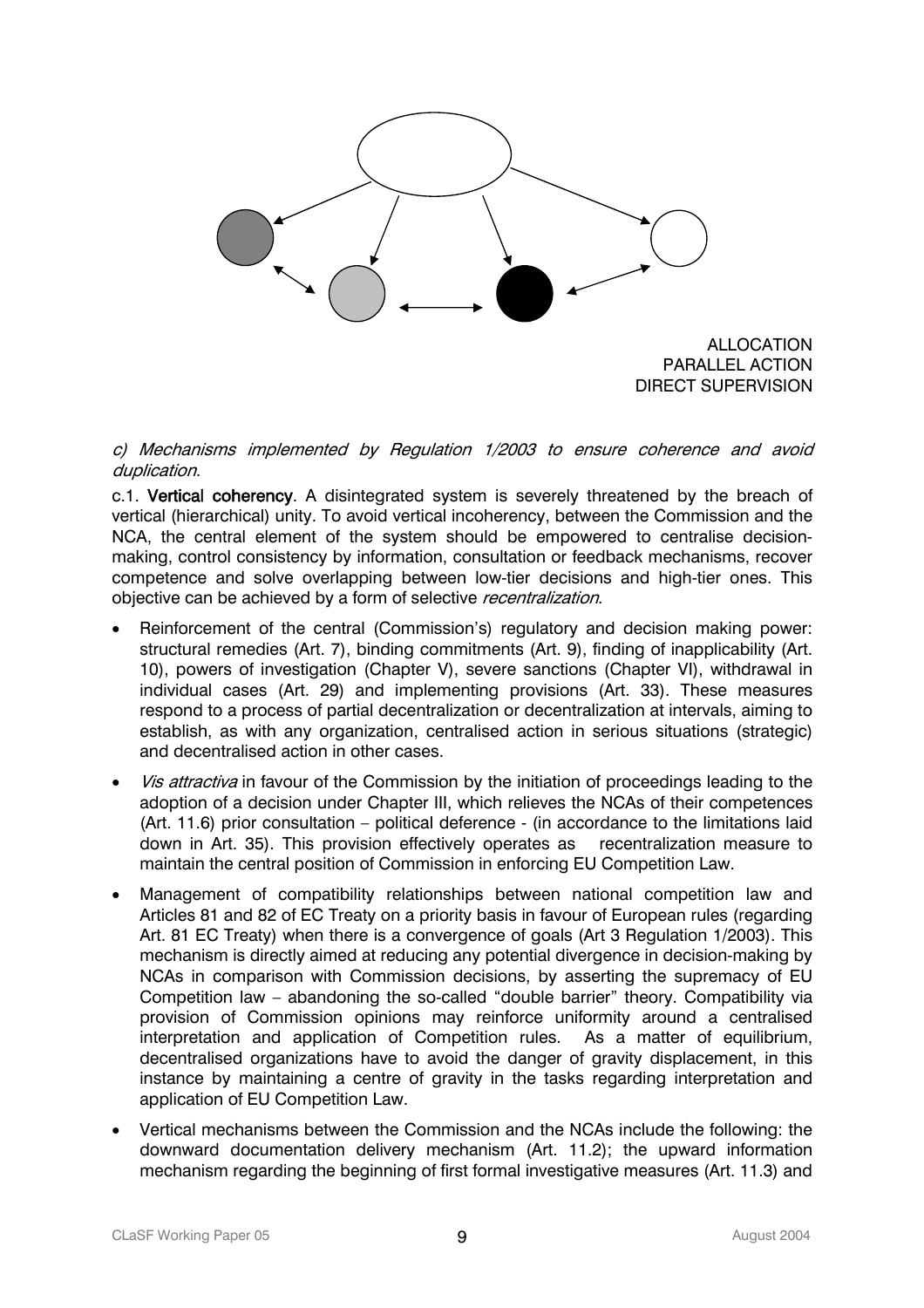thereafter at the adoption of a decision (Art. 11.4); the upward consultation mechanism on any case involving the application of Community Law (Art. 11.5); bidirectional (up and down) information mechanism (Art. 12). Similar mechanisms are provided for in relation to national courts (Art. 15) although careful about any received threat to the independence of judicial power and also to avoid any alleged serious interference by an administrative authority in judicial proceedings (amicus curiae). This is achieved by a restricted justification based on coherency ( "where the coherent application of Article 81 or Article 82 of the Treaty so requires"), and a prescribed procedure, at least for oral observations ("with the permission of the court").

- The uniform application of EU Competition law (Art. 16): avoiding (upward) conflicts, contradictions or incompatibility with Commission decisions. This is, at first sight, the most patent design of a conflict avoiding mechanism. However, the avoidance of any direct conflict with the Community authorities does not necessarily ensure uniformity. A conflict implies the existence or the foreseeable existence of two decisions which contradict each other. Accordingly, this provision is merely a reactive remedy, rather than a proactive one. Uniform application needs not only to minimize divergence but also to ensure convergence.
- Undertaking of inspections by NCA at the request of the Commission, if pertinent, with the assistance of officials or other accompanying persons authorised by the Commission (Art. 22).
- The issue of informal guidance regarding novel situations or unresolved questions for the application of EU Competition rules sought by individual undertakings (Recital 38). In novel issues only centralised guidance is appropriate to facilitate uniformity and consistency in a developing competition law system.

c.2. Horizontal coherency: Networked system.<sup>20</sup> The mechanisms to minimize horizontal incoherency act in combination with those provided to smooth vertical divergences. Indeed, there are no clear-cut criteria to distinguish horizontal from vertical divergences, and, consequently, their resolving mechanisms may function in an overlapping way. Verticaldivergences-avoiding mechanisms capture intense hierarchical elements. Nevertheless, even if the central authority (Commission) participates in a horizontal-divergences-avoiding mechanism, the pivotal element is not maintaining the logic of the hierarchy but inserting a cooperative component in the mechanics of the system.

- The most suitable structure to design cooperative systems is that of a network. Regulation 1/2003 channels this cooperative ethos, required to overcome the dysfunctionalities derived from the breach of centrality, through a "network of public authorities applying the Community competition rules in close cooperation" – the European Competition Network (ECN). The structure of the network is a centralised one, pivoting on the prevailing position of the Commission in the peak. The pyramid is not collapsed. A networked system promotes multilateral information flow, reciprocal consultations and the creation of a form of common (or shared) input.
- In addition to the vertical mechanisms discussed above, the network is tied by multilateral information mechanisms (Art. 11.4, even widely interpreting Art. 12).

<span id="page-9-0"></span><sup>&</sup>lt;sup>20</sup> Nohria, Nitin; Eccles, Robert G., Networks and Organizations: Structure, form, and action, Boston, MA: Harvard Business School Press, 1992; Larson, Andrea, "Network Dyads in Entrepreneurial Settings: A Study of the Governance of Exchange Relationships", Administrative Science Quarterly, vol. 37, num. 1, March 1992, pp. 76-104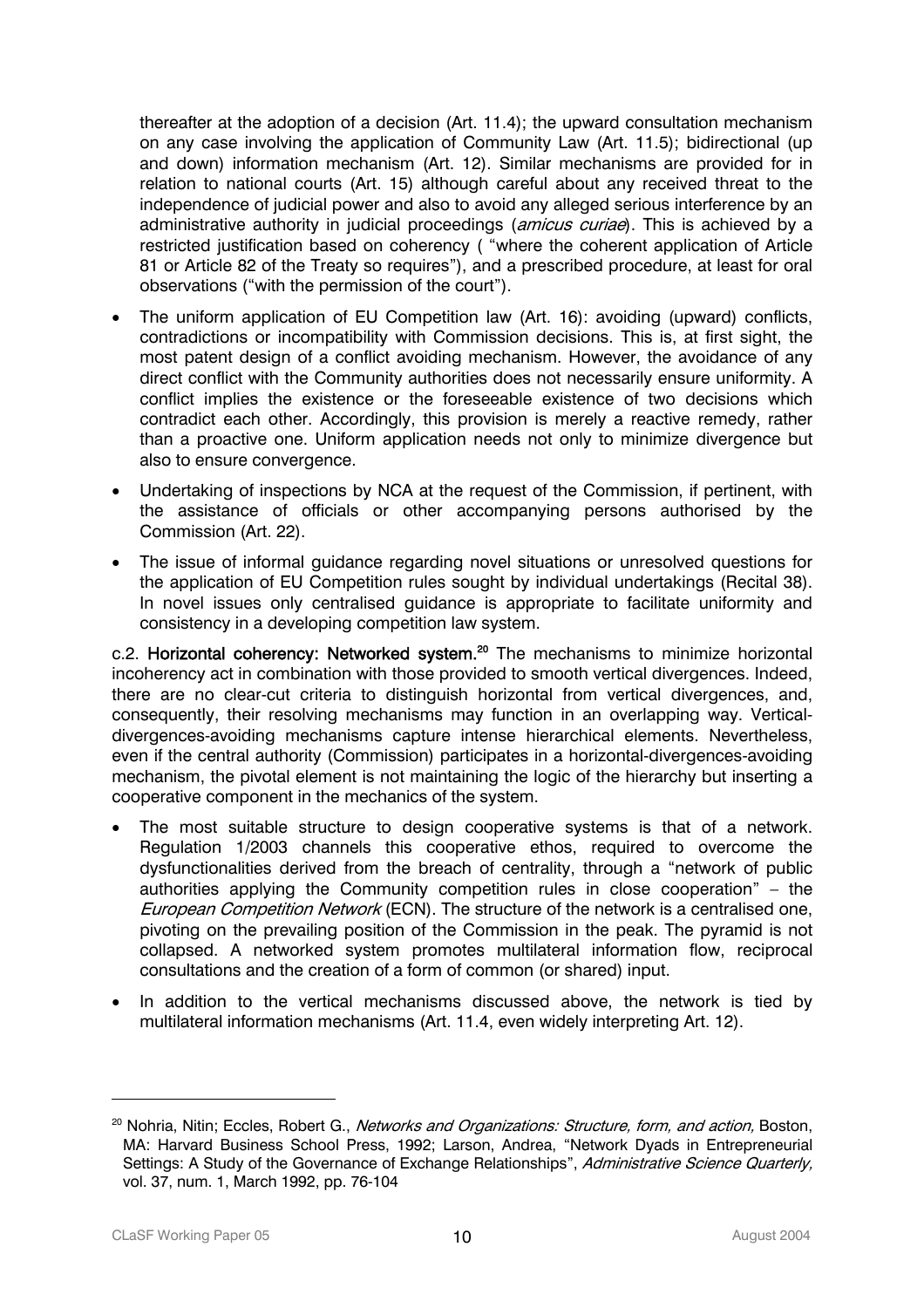• In accordance with the logic of a centralised-networked structure, a common 'place' must be built. The *Advisory Committee* as defined and regulated in Art. 14 performs this co-ordinating task in a multilateral, governable (manageable) and operative manner.

c.3. Avoiding duplication. Duplication effect, or 'overlapping danger', represents one of the major problems facing any decentralised system. Duplication means a waste of resources, and overlapping of authorities on the same case increases the probability of divergence.

Assuming a network of parallel competences, the formulation of principles of allocation are crucial in order to extract maximum efficiency by an appropriate division of work and specialization. Three situations can be envisaged: unique competence of a decentralised authority, parallel competences of decentralised authorities, or competence concentrated on the central authority (Commission).

Article 13 of Regulation 1/2003 attempts to design the rules to solve this situation of coincidence on a priority basis. This rule on the temporal allocation of tasks rule appears to be very inconsistent and likely to produce arbitrary results, taking into account that suspension is optional. The *Notice on Cooperation within the Network* seekss to develop the principles of allocation by providing the following guidelines:

- A prevailing territorial criterion in accordance with the effects theory;
- A subsidiary criterion of the effectiveness of single action even if there are multiple affected territories. Consequently, where single authority action will be insufficiently effective, parallel intervention is justified.
- The involvement of three affected countries (cross-border markets covering more than three Member States or several national markets) establishes that the Commission is well placed to deal with case. In addition to this quantitative factor, other requirements, such as those derived from the implication of other Community provisions or the interest of developing Community Competition policy may indicate the need for centralised action.

#### V New Culture and Legal Certainty

Article 81(3) lies at the core of decentralisation. In fact, the modernisation initiative does not really imply a switch from a totally centralised system to a totally decentralised one. The new culture responds to the combination of residual decentralization and a twist from an ex ante to an ex post model.



The welcome result of this twist of vision is that Art. 81, previously fragmented by a procedural bifurcation, acquires a clearer interpretation by promoting the use of a sound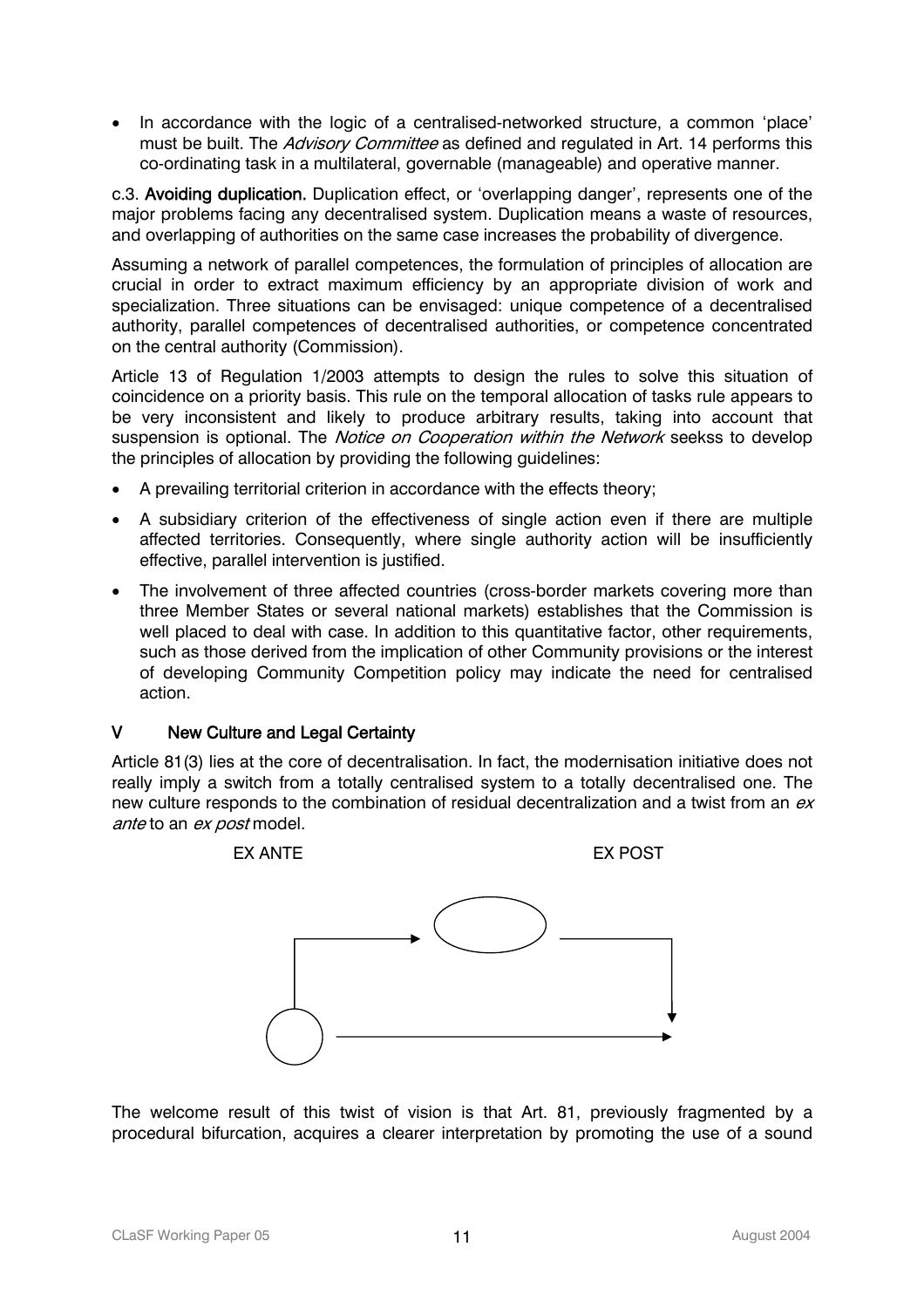economic analysis (a *new approach*)<sup>21</sup>, avoiding the fragmentation of "reality" in its interpretation by a duplicity of authorities.

In addition to this substantive (re)integration of the legal provision through a process of institutional decentralization, the "vision" has been altered diametrically. As a consequence of this "re-vision", it is claimed that the legal certainty will be seriously damaged. In relation to this debate on the relationship between legal certainty and administrative authorization, it is submitted that there are no irrefutable reasons for considering competition law as an exceptional set of rules, either substantively or procedurally. Self-assessment is the norm in relation to legal regulation and its impact on business activities.<sup>22</sup> Nonetheless, an increase in the provision of guidelines – without risking the creation of a disguised informal "notification" model -, may provide further clarification<sup>23</sup> of competition rules and generally encourage the use of sound economic analysis<sup>24</sup>. The optimal degree of certainty in legal provisions and consistency in their interpretation is required to ensure an optimal level of deterrence, balancing the risks of "over-compliance" and "under-compliance"[25.](#page-11-4)

A system based on prior administrative authorization in business dynamics should not be unavoidably considered more desirable than a *iusprivatista* model (Private Law-like) based on a presumption of legality, correctness and good faith.

#### **Conclusions**

 $\overline{a}$ 

The European Competition law enforcement model functionally mirrors an open system acting in an environment and reacting to external forces. The modernisation program can be deemed a strategic effort to smooth internal deficiencies and to adjust its structure and operate within a changing context.

A centralised system seems unsuited to a context framed by the ongoing enlargement of Community, competitive pressure and the progressive sophistication of markets.

Since an "antitrust culture" is widely consolidated in Member States, a matured system is prepared to decentralize. The reform designs a complex model of residual decentralization + selective recentralization. The pyramidal structure is downsized but still remains strongly hierarchical and centred.

Decentralization systems are seriously threatened by disintegration (incoherency) and duplication. Crucial solutions include (formal and informal) coordination, cooperation and division of work. As a consequence, the adequate and complete description of the new system must integrate cooperative components within the decentralised conception, which determine the degree of system cohesion.

<span id="page-11-0"></span><sup>21</sup> Galán Corona, Eduardo, "Notas sobre el Reglamento (CE) nº 1/2003 del Consejo, de 16 de diciembre de 2002, para la aplicación de los artículos 81 y 82 del Tratado de Roma", RDCE, núm. 15, mayo/agosto 2003, p. 509; Wils, "Notification, Clearance and Exemption in EC Competition Law: A Economic Análisis", *E.L.Rev.*, vol. 24, 1999, p. 138.

<span id="page-11-1"></span><sup>&</sup>lt;sup>22</sup> Montag, Frank, Rosenfeld, Andreas, "A solution to the problems? Regulation 1/2003 and the modernization of competition procedure", ZWeR. 2/2003, pp. 116-117. Moreover, the new model will result in the assumption by advising legal practitioners of a higher degree of responsibility. Gilliams, Hans, "Modernisation: from policy to practice", E.L.Rev., vol. 28, August 2003, p. 471.

<span id="page-11-2"></span><sup>&</sup>lt;sup>23</sup> On the concept of rule precision, Diver, Colin S., "The Optimal Precision of Administrative Rules", 93 *Yale L.J.*, 1983-1984, pp. 65-110.

<span id="page-11-3"></span>Articles 81 and 82 of the EC Treaty", *C.M.L.R.,* vol. 40, nº 3, June 2003, pp. 545-580. <sup>24</sup> Venit, James S., "Brave New World: The modernization and decentralization of Enforcement under

<span id="page-11-4"></span><sup>&</sup>lt;sup>25</sup> Calfee, John E., Craswell, Richard, "Some effects of Uncertainty on Compliance with Legal Standards", 70 Va. L. Rev., 1984, pp. 965-1003.